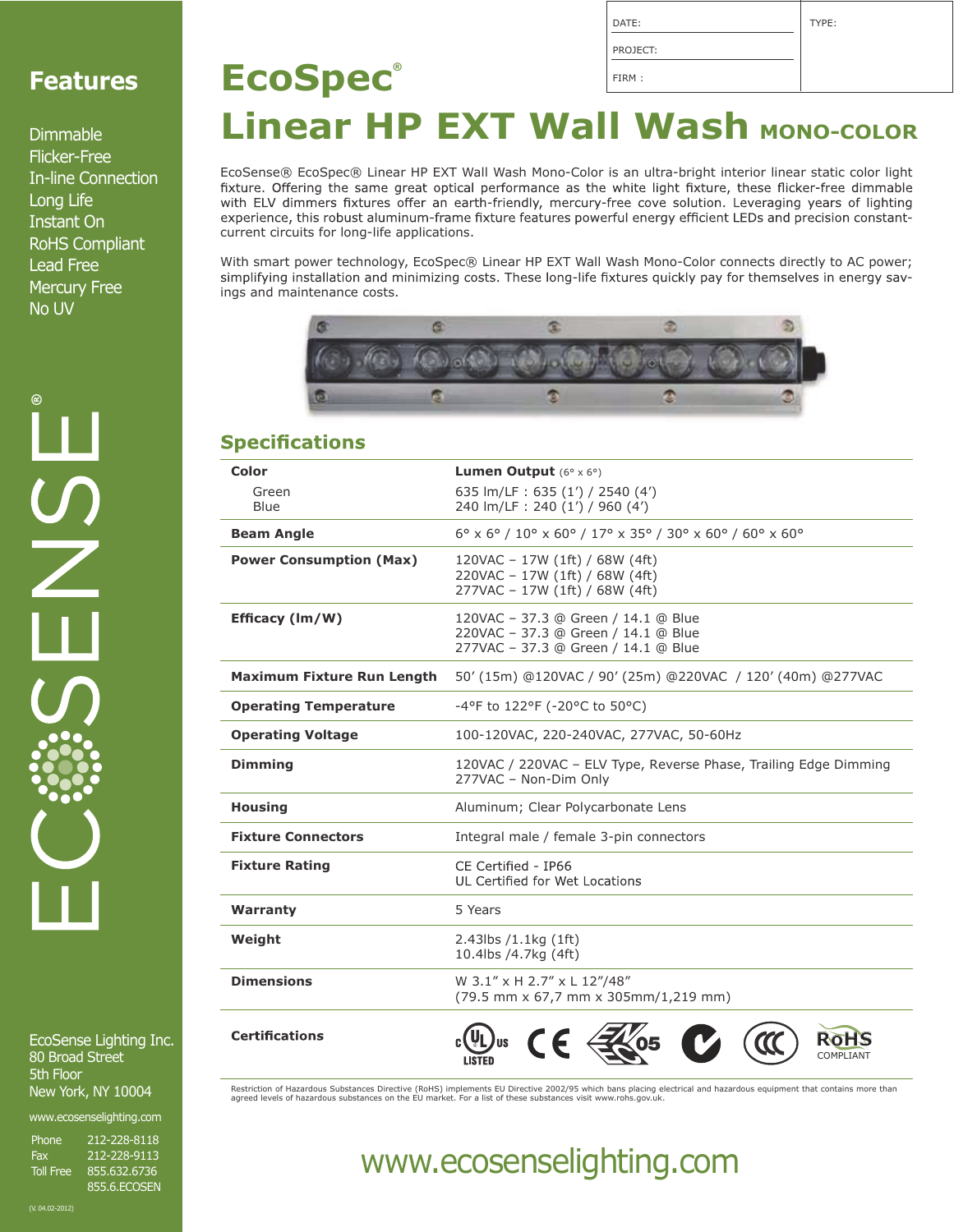| DATE:    | TYPE: |
|----------|-------|
| PROJECT: |       |
| FIRM:    |       |

## **EcoSpec® Linear HP EXT Wall Wash MONO-COLOR**

Ordering Information choose the option that best suits your needs and write its corresponding code on the appropriate line to form the product code.



Order accessories as separate catalogue numbers from the **Accessories** section below.

**EXAMPLE: 11LC-12-BL-120-6**

#### **Accessories**

#### **Wiring**

| Leader Cable $10'$ -0" (UL)* | <b>EXT-A-CBL-120-10</b> | Leader Cable $10'-0''$ (CE)* | EXT-A-CBL-220-10       |
|------------------------------|-------------------------|------------------------------|------------------------|
| Jumper Cable 1'-0" (UL)      | <b>EXT-A-JMP-120-1</b>  | Jumper Cable 1'-0" (CE)      | <b>EXT-A-JMP-220-1</b> |
| Jumper Cable 5'-0" (UL)      | <b>EXT-A-JMP-120-5</b>  | Jumper Cable 5'-0" (CE)      | EXT-A-JMP-220-5        |

\* One (1) terminator is included standard with each Leader Cable \*\* The 120VAC (UL) Accessory Cables are also rated for 277VAC use

#### **Mounting**

(V. 04.02-2012)

| Flat Mounting Plate      | <b>10-A-MNT-FLAT</b> (Included with each product length.) |
|--------------------------|-----------------------------------------------------------|
| Adjustable Hinge Bracket | 11-A-MNT-ADJ                                              |
| Safety Bracket           | 11-A-MNT-SAFT                                             |

 $\oslash$  2012 EcoSense<sup>®</sup> Lighting Inc. All rights reserved. Experifications subject to change without notice.<br>The EcoSense, the EcoSense lighting.com for the most current specifications.<br>EcoSense, the EcoSense logo, and EcoSpec are registered trademark of EcoSense Lighting Inc.

www.ecosenselighting.com

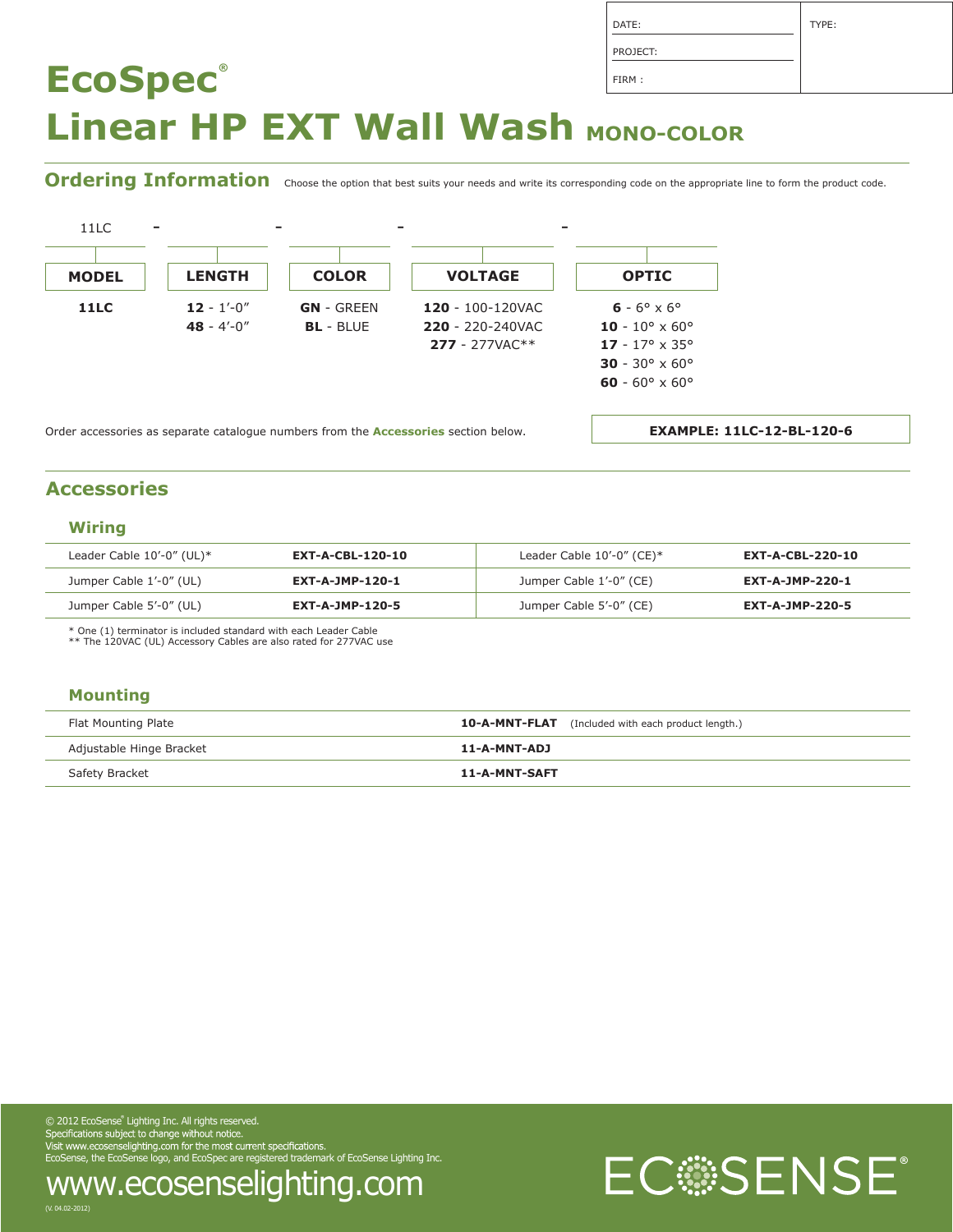| DATE:    | TYPE: |
|----------|-------|
| PROJECT: |       |
| FIRM:    |       |

# **Linear HP EXT Wall Wash MONO-COLOR**

**EcoSpec®**

Dimension and Mounting For complete dimensional submittal drawings and full scale CAD drawings, please visit ecosenselighting.com.



© 2012 EcoSense Lighting Inc. All rights reserved. EcoSense, the EcoSense logo, and EcoSpec are registered trademark of EcoSense Lighting Inc.



(V. 04.02-2012) www.ecosenselighting.com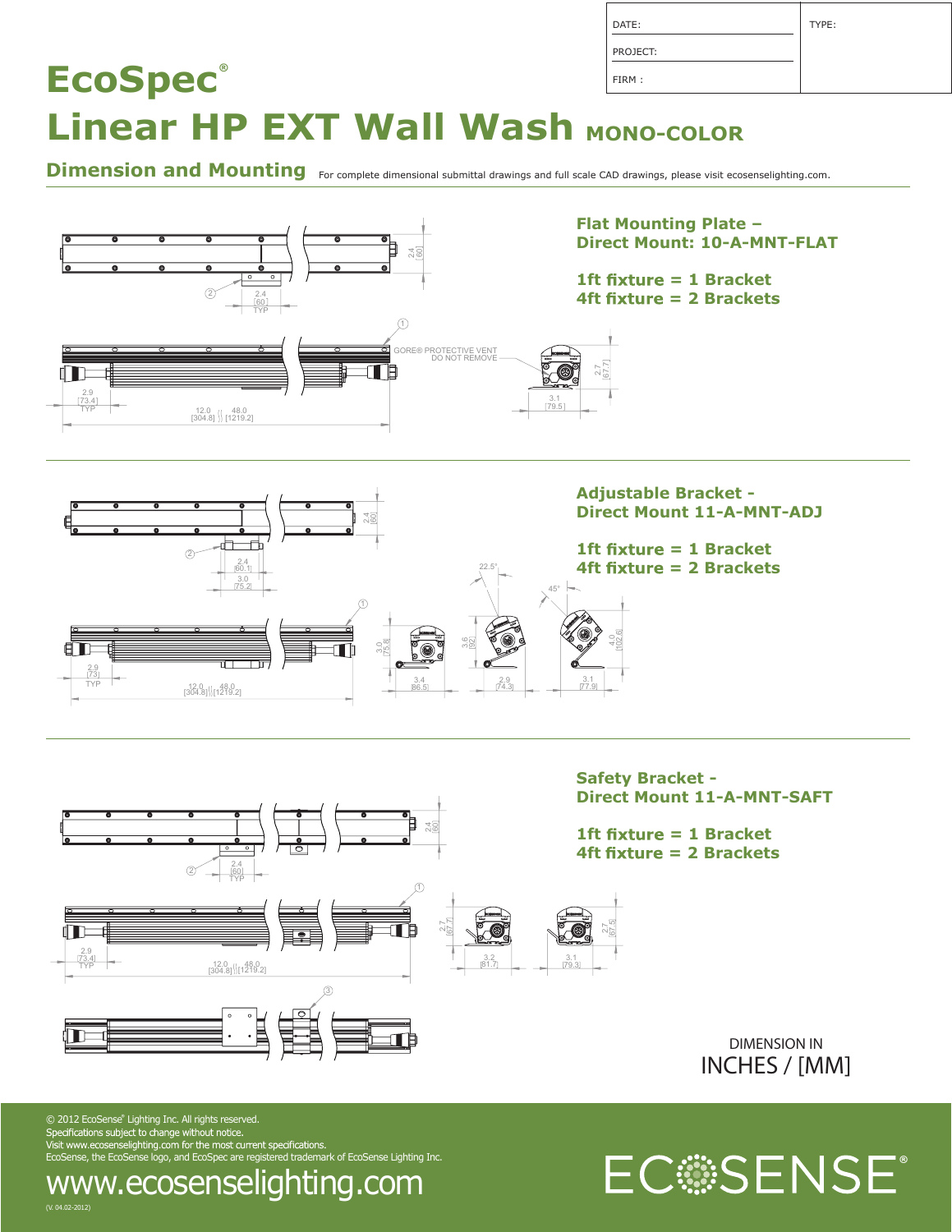| DATE:    | TYPE: |
|----------|-------|
| PROJECT: |       |
| FIRM:    |       |

## **EcoSpec® Linear HP EXT Wall Wash MONO-COLOR**

### **Fixture Distribution**



 $\odot$  2012 EcoSense $\degree$  Lighting Inc. All rights reserved. EcoSense, the EcoSense logo, and EcoSpec are registered trademark of EcoSense Lighting Inc.

# EC:SENSE®

(V. 04.02-2012) www.ecosenselighting.com